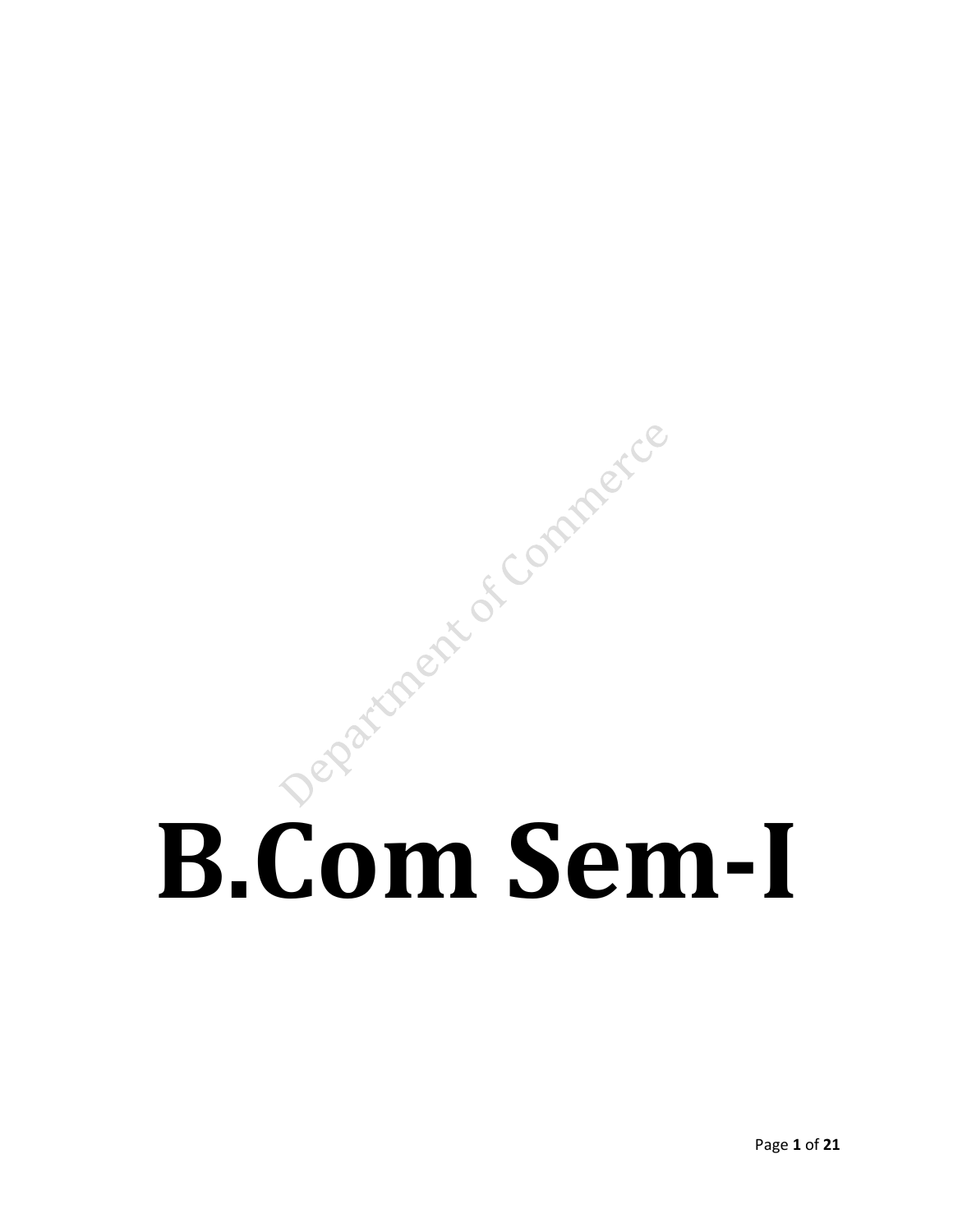### **B.Com Sem-1 Assignment Questions Subject: Principles of Financial Accounting Paper: BC- 1.2, DSC-1**

### *Answer any one of the following questions*

1. I) "Accounting is an information system", Explain with suitable example justifying the statement. Describe the factor determining the depreciation of fixed assets.  $5+5=10$ 

II) State the differences between

a. Capital and Revenue Expenditure.

b. Final Account and Income & Expenditure Account 5+5=10

### OR

2. I) Describe the following concepts with suitable examples:  $2.5 \times 4=10$ 

a. Partnership Deed

b. Sacrificing Ratio,

c. Gaining Ratio,

d. Dissolution of a Partnership Firm

II) Describe different parties involved in the process of Bills of Exchange transactions in general business activities with suitable examples. Show the journal entries for the following transactions in the books of Consignor:  $5+(0.5\times10)=10$ 

a) Goods sent on Consignment

b) Expenses incurred by consignor,

c) Advance received by consignor,

d) Expenses paid by Consignee,

e) Goods returned by Consignee,

f) Goods sold by Consignee,

g) Amount of Commission of Consignee,

h) Unsold stock with Consignee,

i) Closing Goods sent on Consignment,

j) Transferring Commission A/c.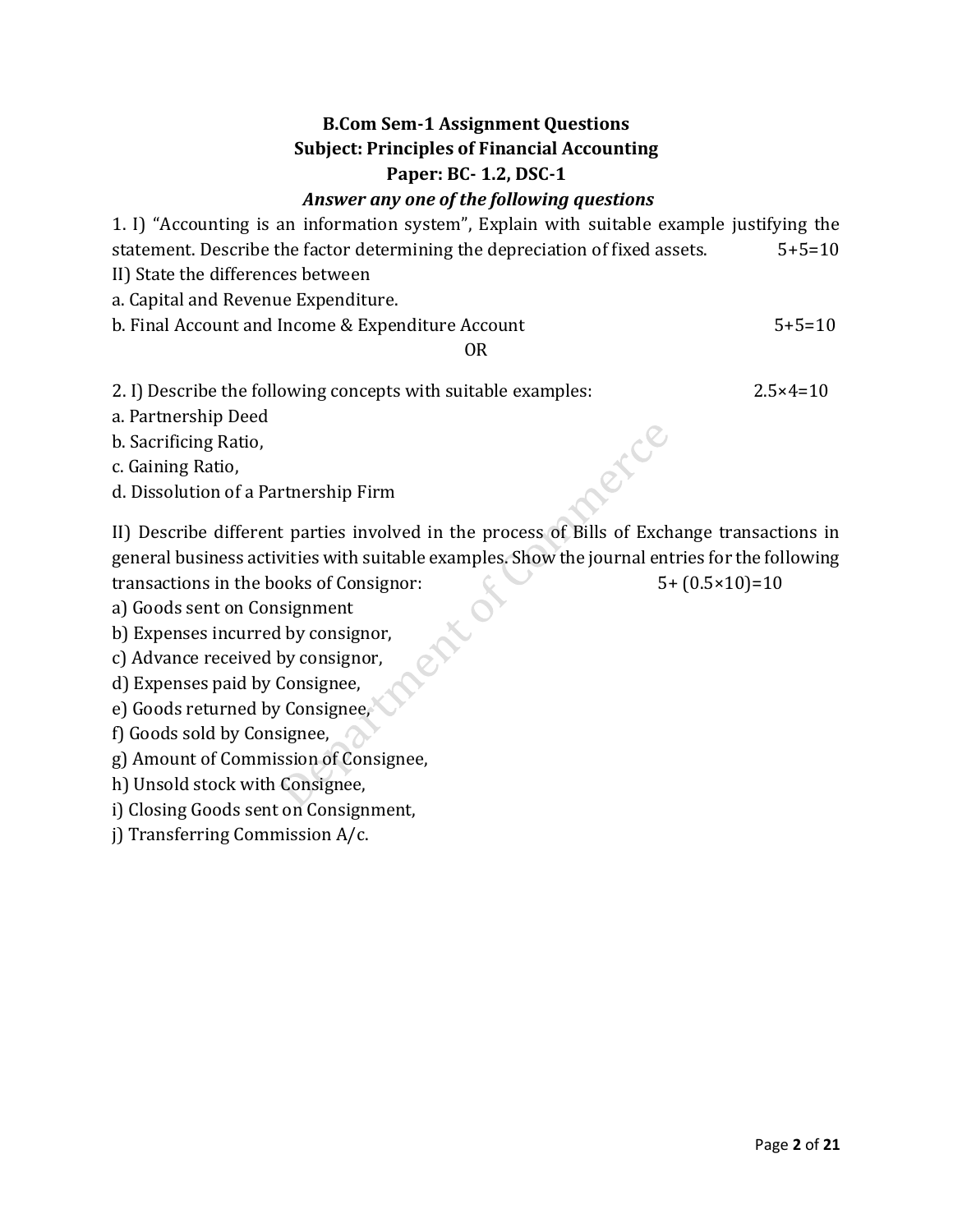### BIR BIKRAM MEMORIAL COLLEGE. B.COM (General) SEMESTER-I Assignment Question-2021 Sub: Principles of Business Management Paper: B.C-1.3 DSC-2 **MODE: Online Assignments Total Marks: 20 Last Date of Submission: 23/07/2021**

### *Answer any one of the following questions*

- 1. (i) Discuss the differences and similarities in the Taylor's approach and Fayol's approach in management. 10
- (ii) ) Briefly describe the steps in planning. 10

### OR  $\bigcap$

- 2. (i)(a) Describe the features and Importance of the 'Delegation of Authority'.
- (b) Describe the process of 'Delegation of Authority'. 5+5=10

 (ii) Make a comparative study of 'Maslow's Theory' and 'Herzberg's Theory' of motivation. 10.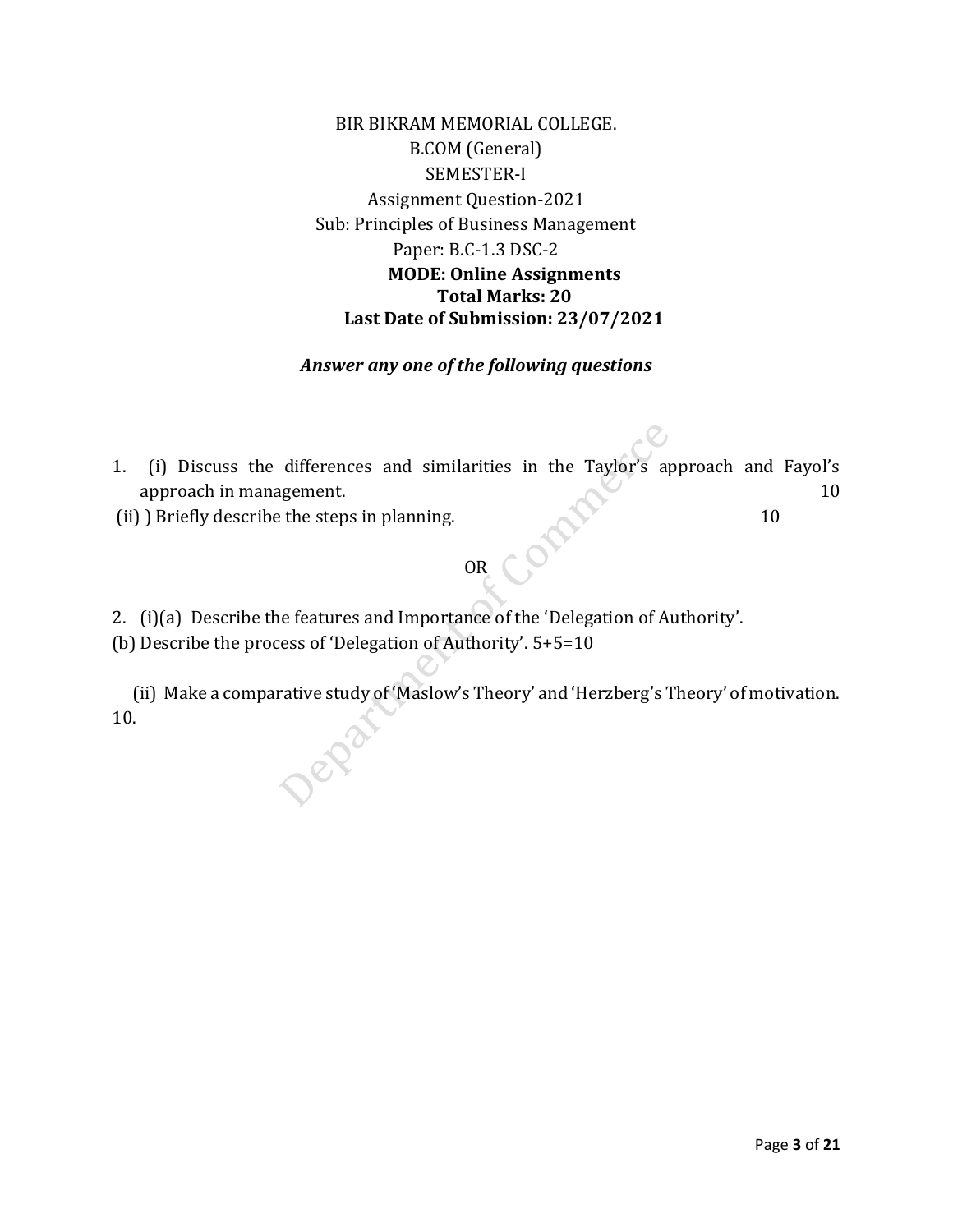### **B.Com (Honours) Sem-III** Department of Compte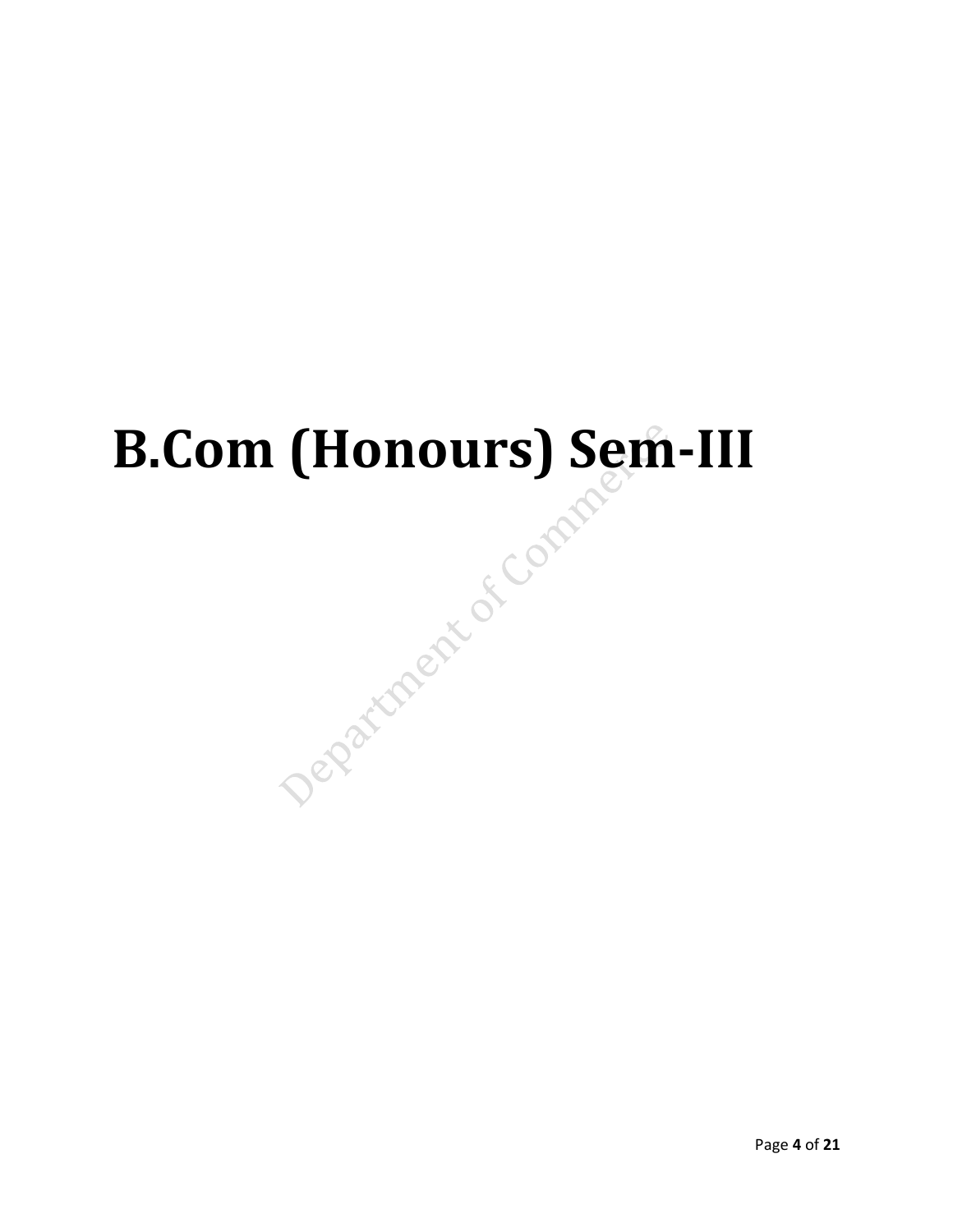### **B.Com (Honours) Sem-III Assignment Questions Subject: Direct Tax: Law & Practice Paper: BCH-3.3, CC-6**

### *Answer any one of the following questions*

1. I. Discuss the concept of residential status and its types and provisions in Income Tax Act,  $1961.$  10

II. Explain different fully, partly taxable and exempted Allowances available with Salaries as per Income Tax Act, 1961. Distinguish between *Let out* and *deemed to be let out* house property. 7+3=10

### **OR**

2. I. List out the allowed expenses in case of Income calculation from Business and Profession. Distinguish between Long term and Short term Capital Gain with suitable example.

 $5+5=10$ 

Act, 1961 with provisions and maximum deduction allowed.

II. Explain any five deductions from Gross Total Income under section 80 of Income Tax<br>Act, 1961 with provisions and maximum deduction allowed.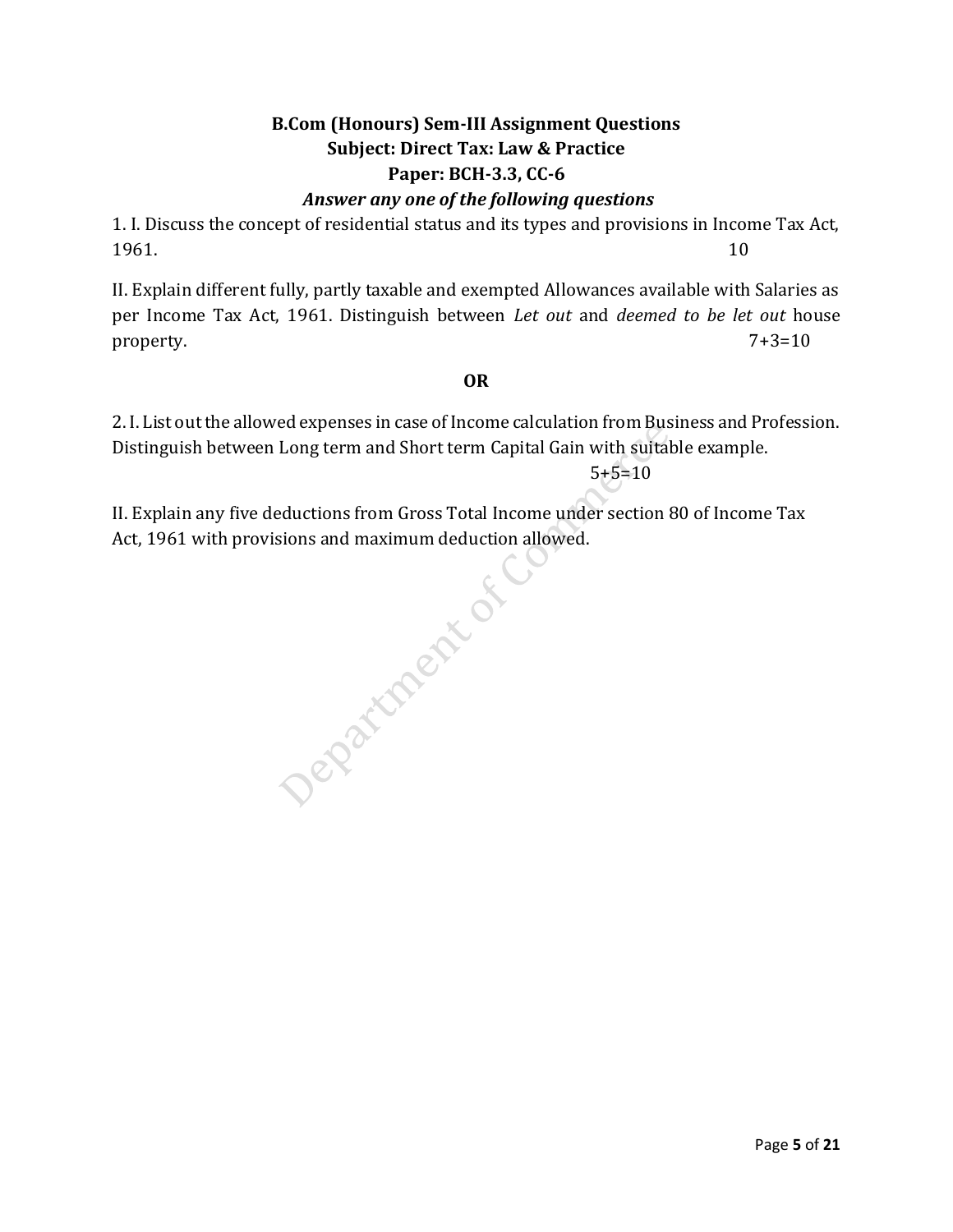### BIR BIKRAM MEMORIAL COLLEGE. Assignment Question-2021 B.COM (Honours) SEMESTER-III **AUDITING BCH-3.2 [CC-5] MODE: Online Assignments Total Marks: 20 Last Date of Submission: 23/07/2021**

### *Answer any one of the following questions*

1. (i) (a) State the matter to be included in audit planning(b) Discuss the advantages of internal check system from the view point of business.  $5+5=10$ 

(ii) (a) Discuss duties and role of auditors, regarding valuation of assets. (b) As an auditor how would you vouch the credit side of cash book?  $5+5=10$ .

OR

2. (i). "An auditor is a watch dog and not a bloodhound"- discuss the statement. 10

(ii). Discuss the scope of 'Management Audit'. Distinguish between 'Management Audit' and 'Cost Audit'.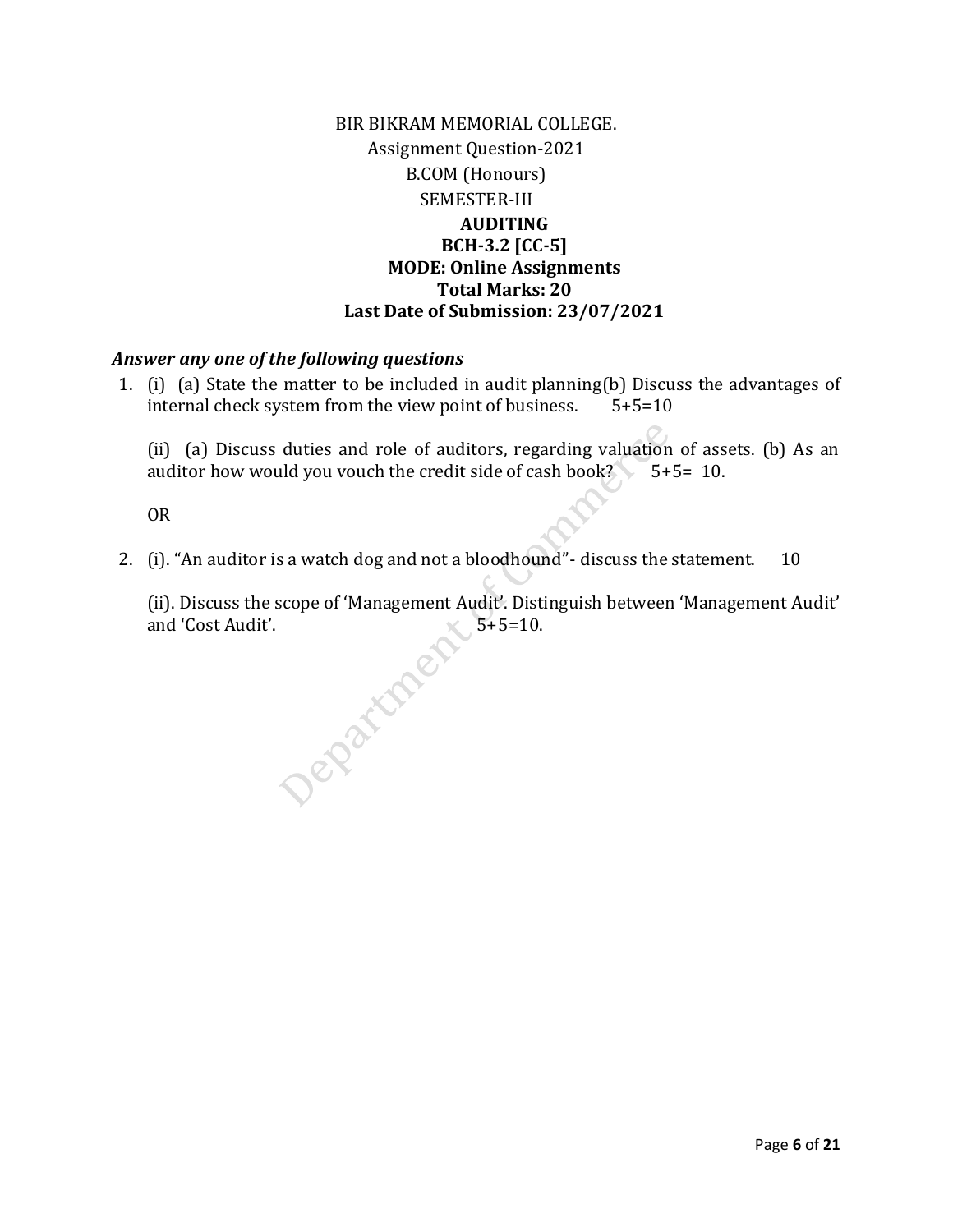### B.B.M. COLLEGE

### B.COM. 3rdSEMESTER EXAMINATION, 2021

### SUBJECT-CORPORATE LAW

### FULL MARKS-20

Answer any two of the following questions-

1.Write a short note on formation of company.10

2.write a short note on mismanagement of prospectus.10

3.What do you mean by Director of a company?What are the qualifications and disqualifications of director?2+4+4=10

Explain. 2+8=10

4.What do you mean by winding up of a company?What are the modes of winding up?<br>Explain. 2+8=10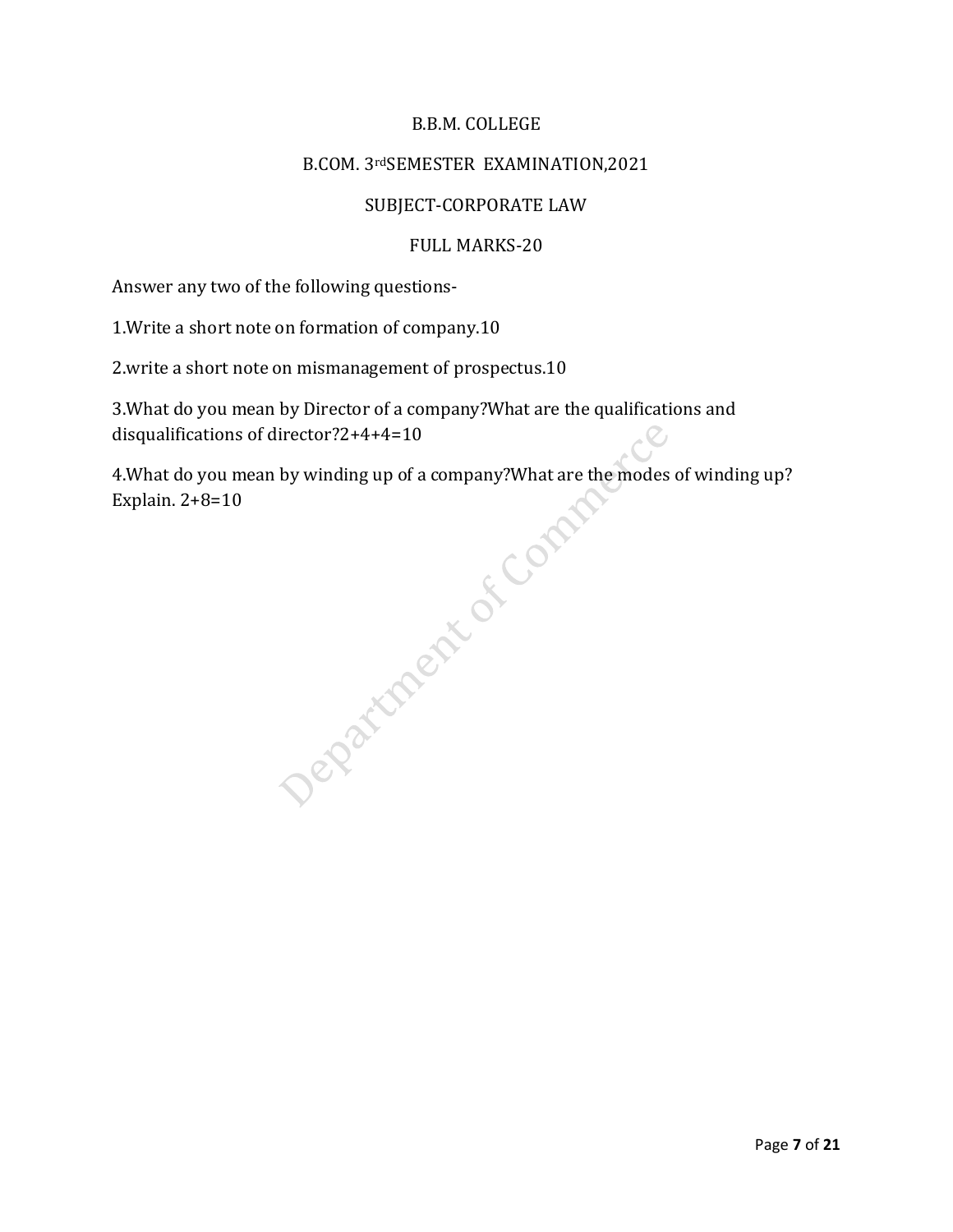### **ASSIGNMENT B.COM. (HONOURS) SEMESTER-III Paper-BCH 3.5 (GE-3) MACRO ECONOMICS**

### Answer any two of the following questions:  $10 \times 2 = 20$

- 1. Critically discuss Say's law of market. (10)
- 2. Critically discuss Keynesian psychological law of consumption. (10)
- 
- 4. Explain the monetary measures and fiscal measures to control inflation. (5+5=10)

3. Discuss the process of credit creation by a commertial bank. (10)<br>4. Explain the monetary measures and fiscal measures to control information of the control information of the control information of the control informa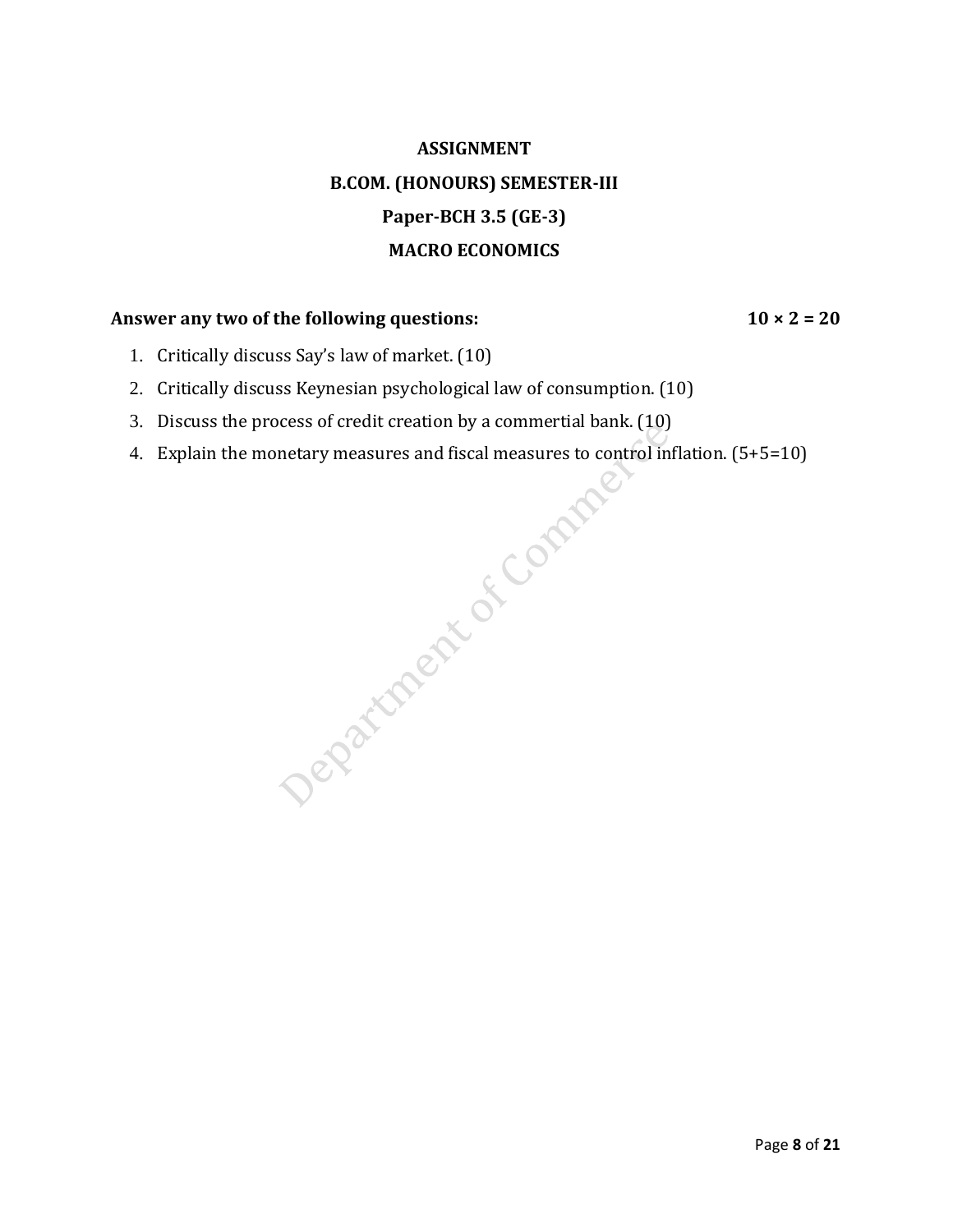### **B.Com Sem-III** Pepartment of Co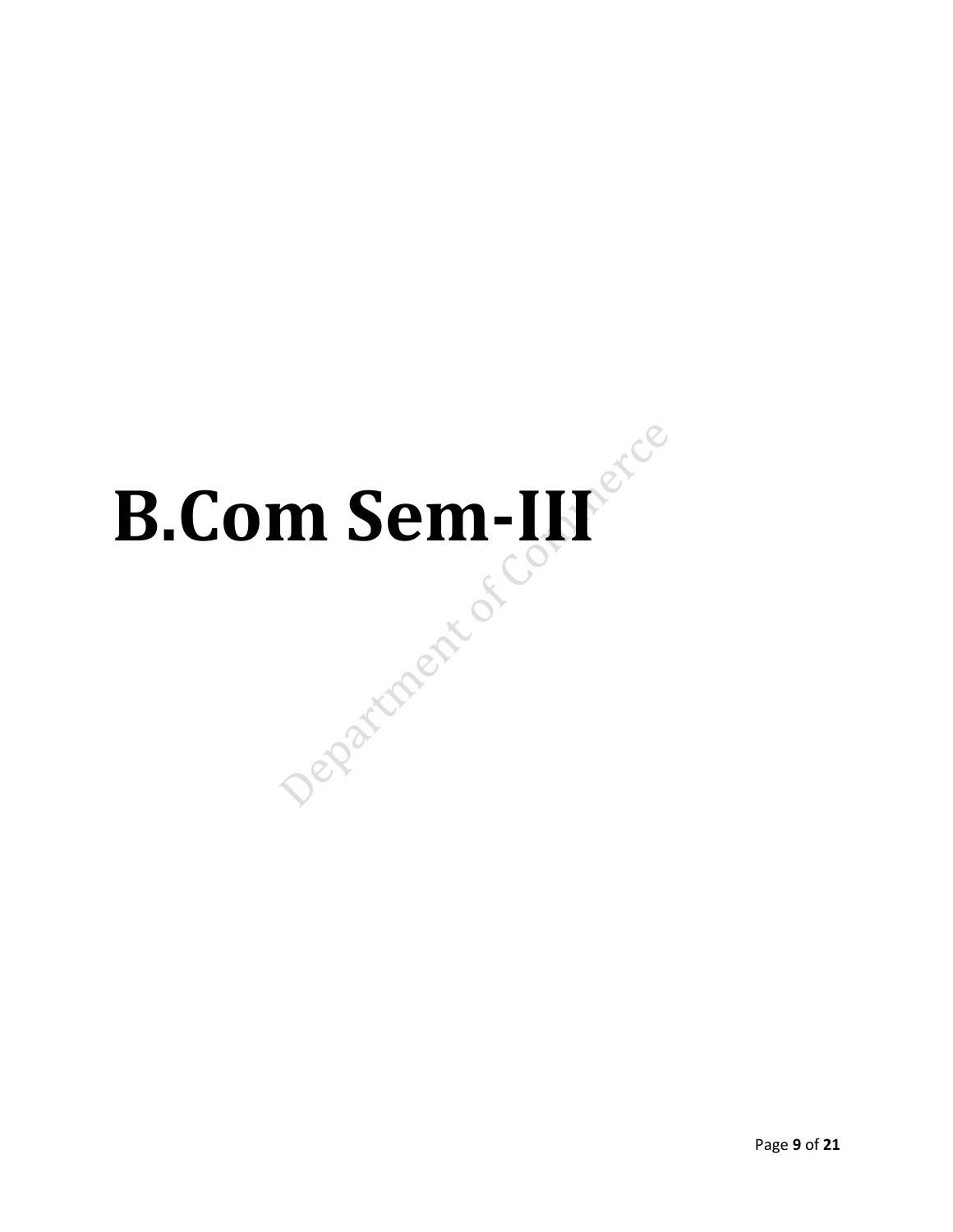### **B.Com Sem-III Assignment Questions Subject: Elements of Taxation Paper: BC-3.3, DSC-6** *Answer any one of the following questions*

1. I. Explain the following concepts as per Income Tax Act, 1961.  $5 \times 2 = 10$ 

a) Assessee,

b) Previous Year,

c) Gross Total Income,

d) Permanent Account Number (PAN)

e) Temporary Account Number (TAN)

II. Explain different meanings of Salary as explained in Income Tax Act, 1961. Distinguish between Gross Annual Value and Net Annual Value of a let out House Property. 6+4=10

OR

2. I. Give a list of disallowed expenses generally found in the income from Business and Profession. Give five examples of income from other sources. 5+5=10

II. Discuss different provisions for set off and carry forward of losses as allowed by Income Tax Act, 1961. Elaborate the process of computation of tax liability under Goods and Services Tax (GST). 5+5=10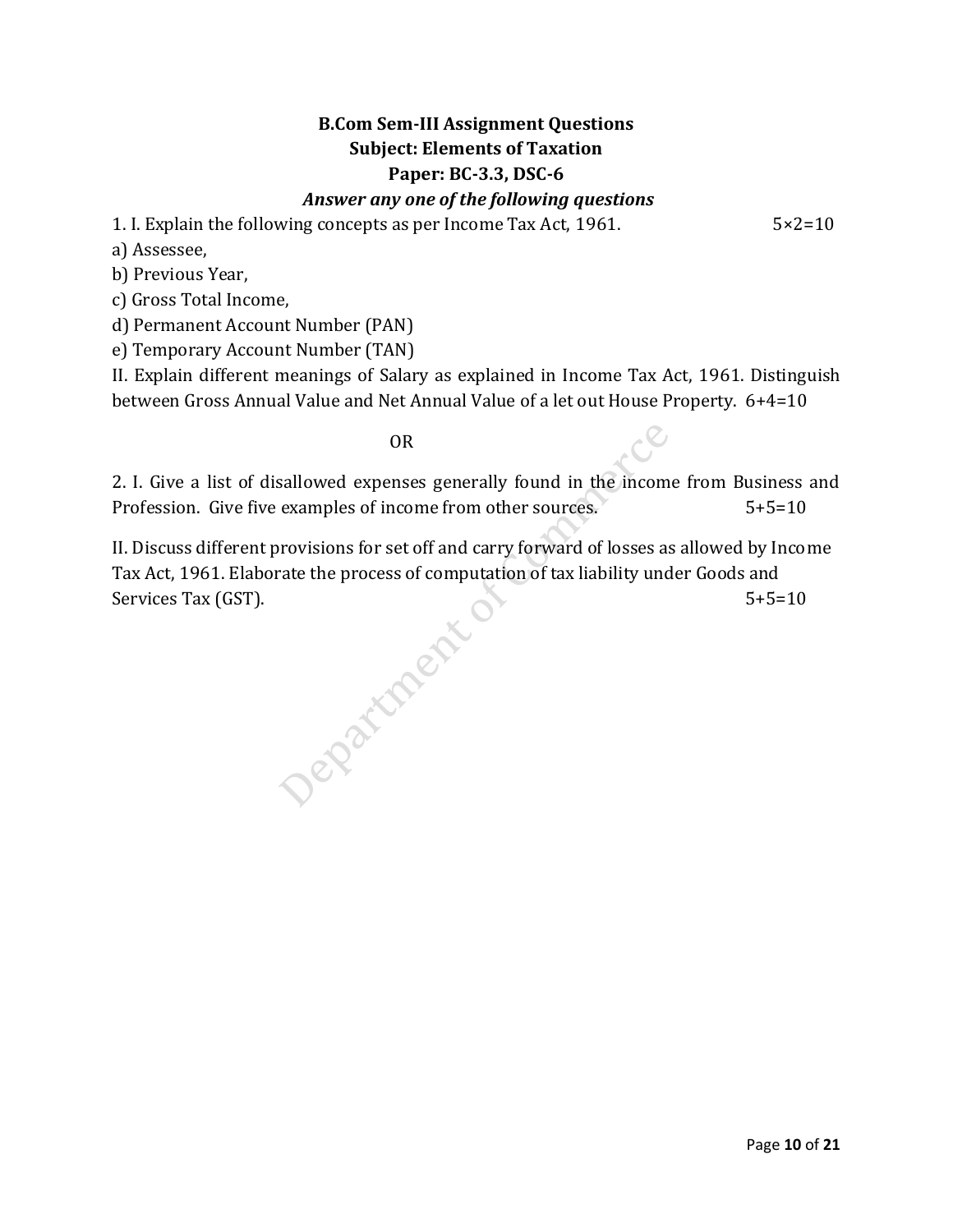### BIR BIKRAM MEMORIAL COLLEGE. B.COM (General) SEMESTER-III Assignment Question-2021 **PRINCIPLES OF AUDITING B.C-3.2 [ DSC-5] MODE: Online Assignments Total Marks: 20 Last Date of Submission: 23/07/2021**

### *Answer any one of the following questions*

- 1. (i) (a). Briefly discuss the principles of Auditing. (b). Briefly state the advantages of auditing from the view point of owners.  $5+5=10$
- (ii) (a). Mention the objectives of internal audit. (b). State the limitation of internal audit.  $5+5=10$

### **OR**

2. **(i) (a)** State the importance of vouching in case of audit. (b) As an auditor, how would you vouch the cash book?  $5+5=10$ 

**(ii) (a)** Distinguish between audit report and audit certificate. (b). Discuss the essentials of a good audit report.  $5+5=10$ Department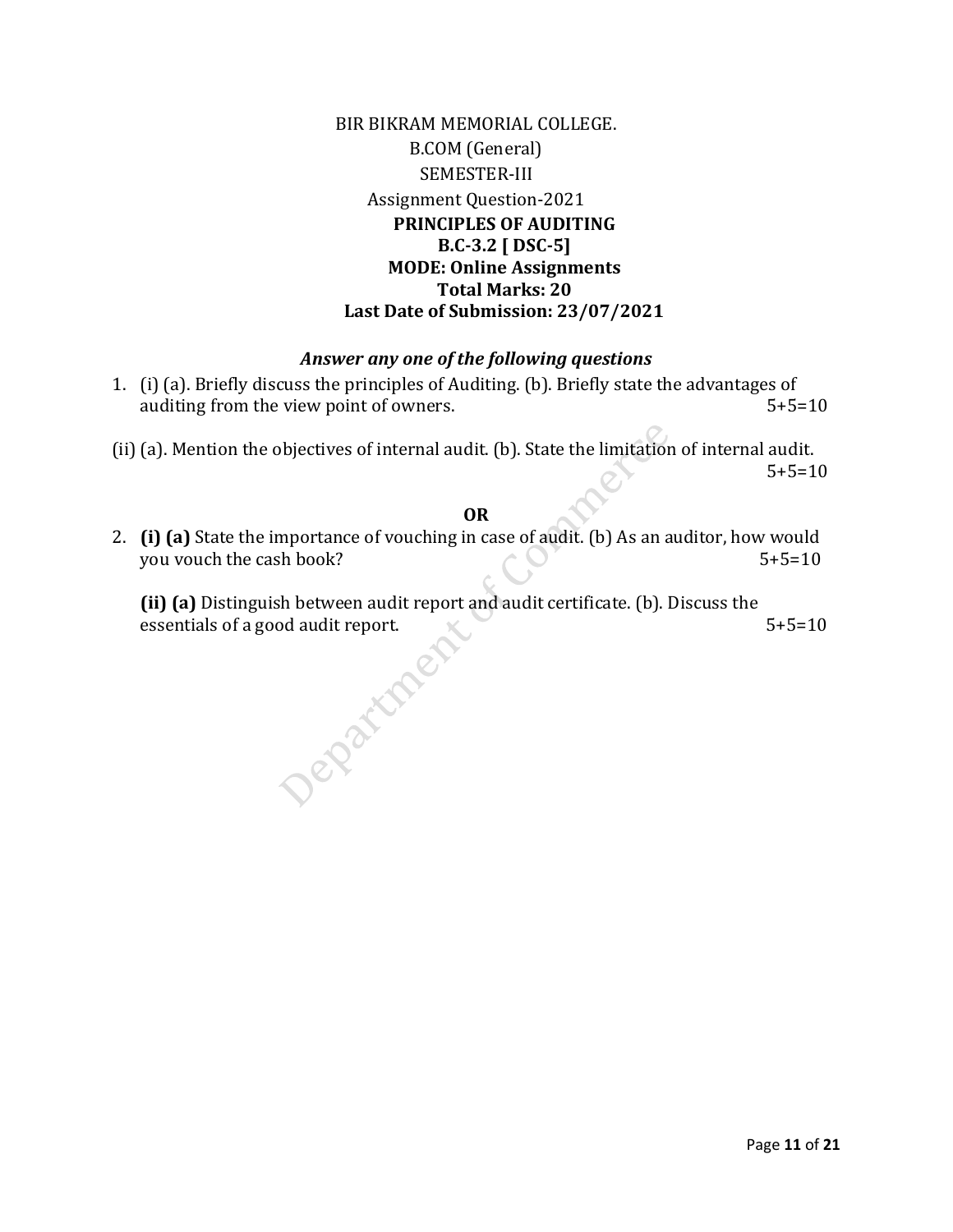## **B.Com (Honours) Sem-V**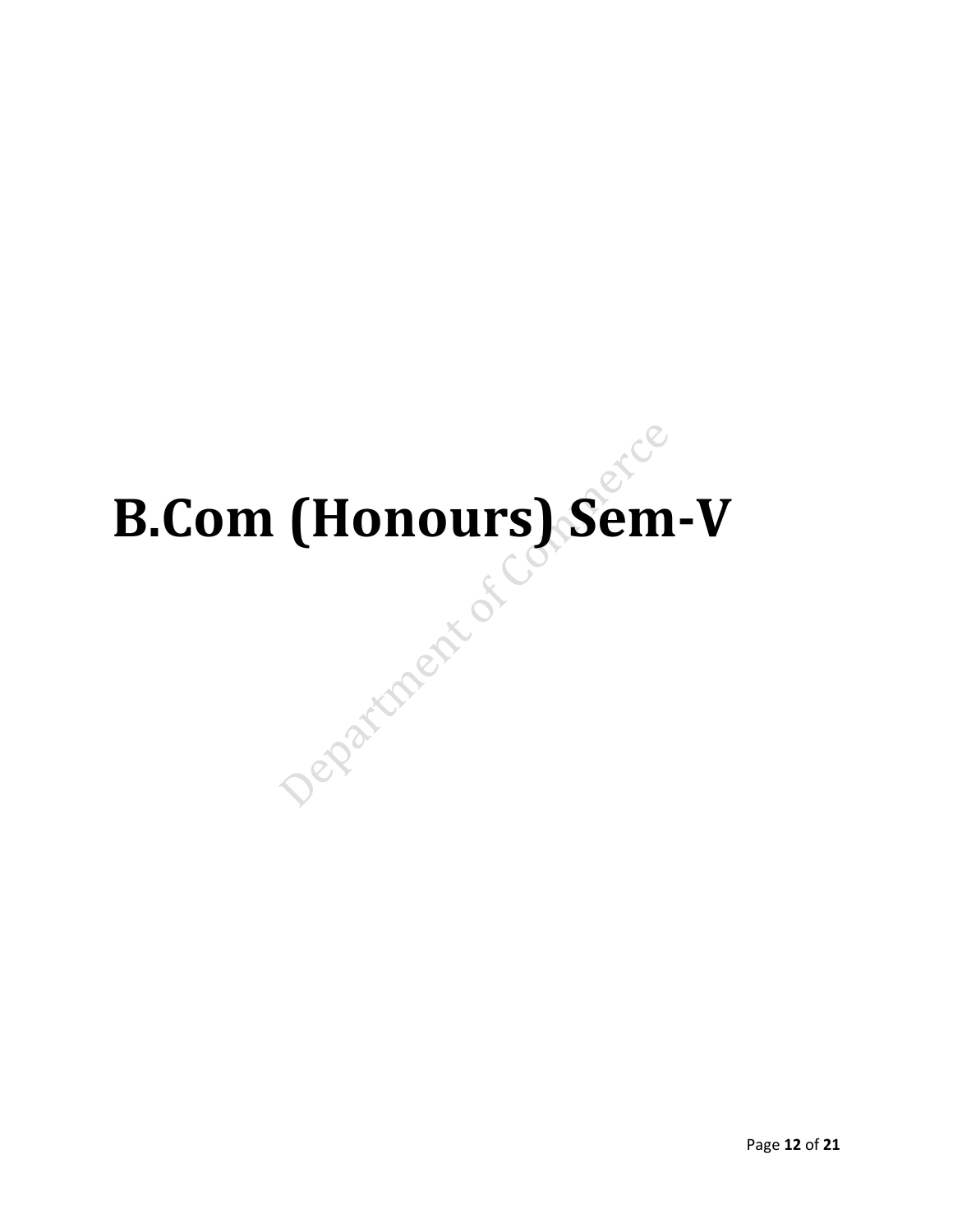### **B.Com (Honours) Sem-V Assignment Questions Subject: Management Accounting Paper: BCH-5.1, CC-11**

### *Answer any one of the following questions*

1. I. Define Management Accounting. Discuss the nature and scope of Management accounting. Distinguish between Cost and Management Accounting. 2+(2+2)+4=10

II. Define Budget. Discuss the role of Budget Administration in preparing a budget. What is Zero base budgeting? Explain the concept with suitable example. 2+3+2+3=10

OR

2. I. What is accounting ratio? Discuss the limitations of accounting ratios in interpreting financial statements. Discuss how Capital Gearing ratios help in the Management decision making process relating to finance. 2+3+5=10

II. Distinguish between Cash and Fund. Explain the concept using a practical example of Balance Sheet.<br>  $\begin{bmatrix}\n\cdot & \cdot & \cdot & \cdot & \cdot & \cdot \\
\cdot & \cdot & \cdot & \cdot & \cdot & \cdot \\
\cdot & \cdot & \cdot & \cdot & \cdot & \cdot \\
\cdot & \cdot & \cdot & \cdot & \cdot & \cdot \\
\cdot & \cdot & \cdot & \cdot & \cdot & \cdot\n\end{bmatrix}$ <br>
Balance Sheet.<br>  $\begin{bmatrix}\n\cdot & \cdot & \cdot & \cdot & \cdot & \cdot \\
\cdot & \cdot & \cdot & \cdot & \cdot & \cdot \\
\cdot & \cdot & \cdot & \cdot & \cdot & \cdot \\
\cdot & \cdot & \cdot & \cdot & \cdot & \cdot\n\end$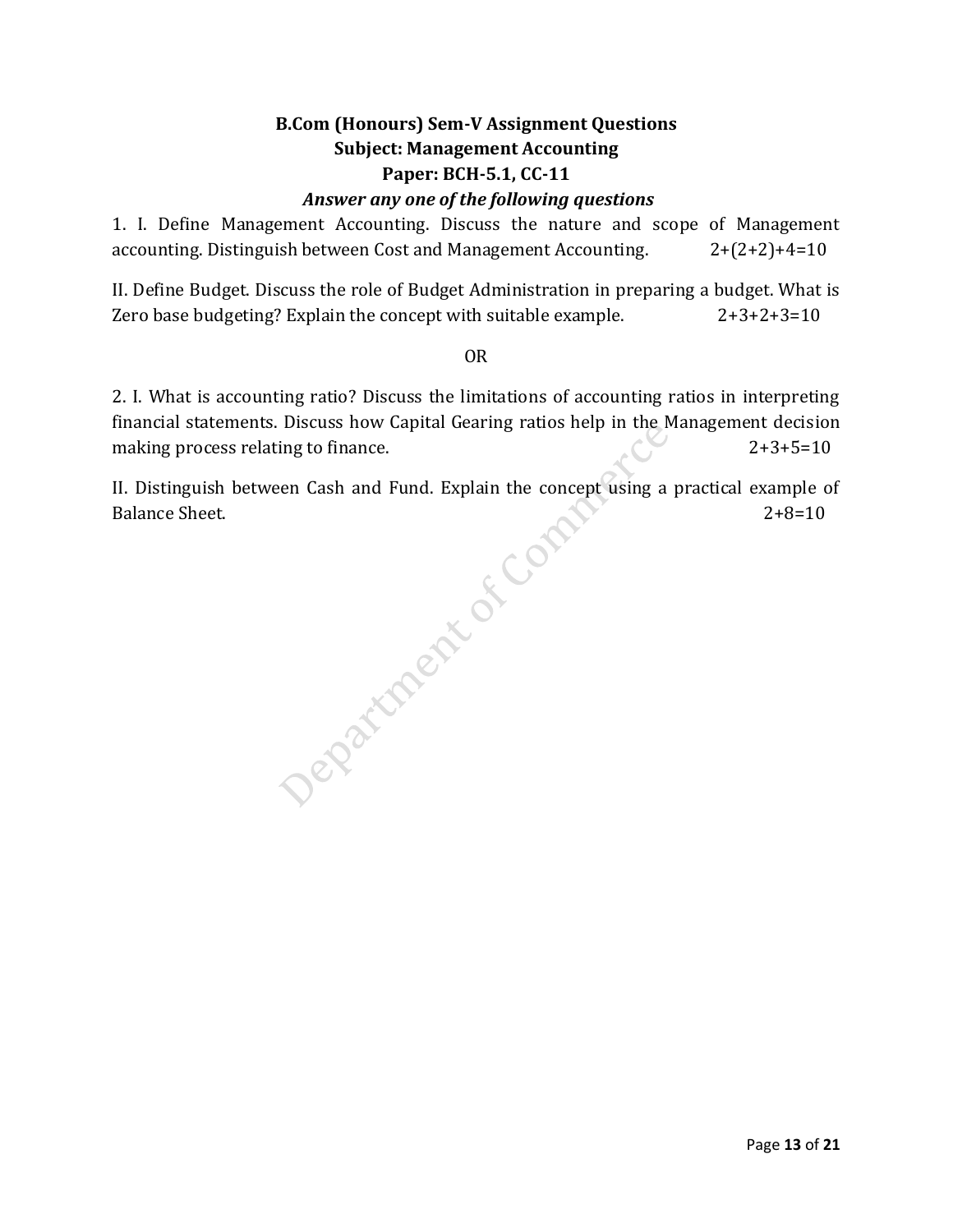### BIR BIKRAM MEMORIAL COLLEGE. Assignment Question-2021 B.COM (Honours) **Semester-V FANDAMENTALS OF FINANCIAL MANAGEMENT PAPER: BCH-5.2 [ CC-12] MODE: Online Assignments Total Marks: 20 Last Date of Submission: 23/07/2021**

### *Answer any one of the following questions*

1. (i) State the scope and objectives of Financial Management? 10 (ii). Write short note on (a) Net Present Value( NPV). (b). Internal Rate of Return ( IRR) (c) Profitability Index (PI) (d) Accounting Rate of Return  $(ARR)$  2.5x 4= 10

### OR

2. (i) Explain the Walter's Dividend Model along with its assumptions and shortcomings. 10

(ii) Write Short note on : (a) Gross Working Capital (b) Net working capital (c) Risk Return Trade off. (d) Source of short term finance. 2.5 x 4=10

Departme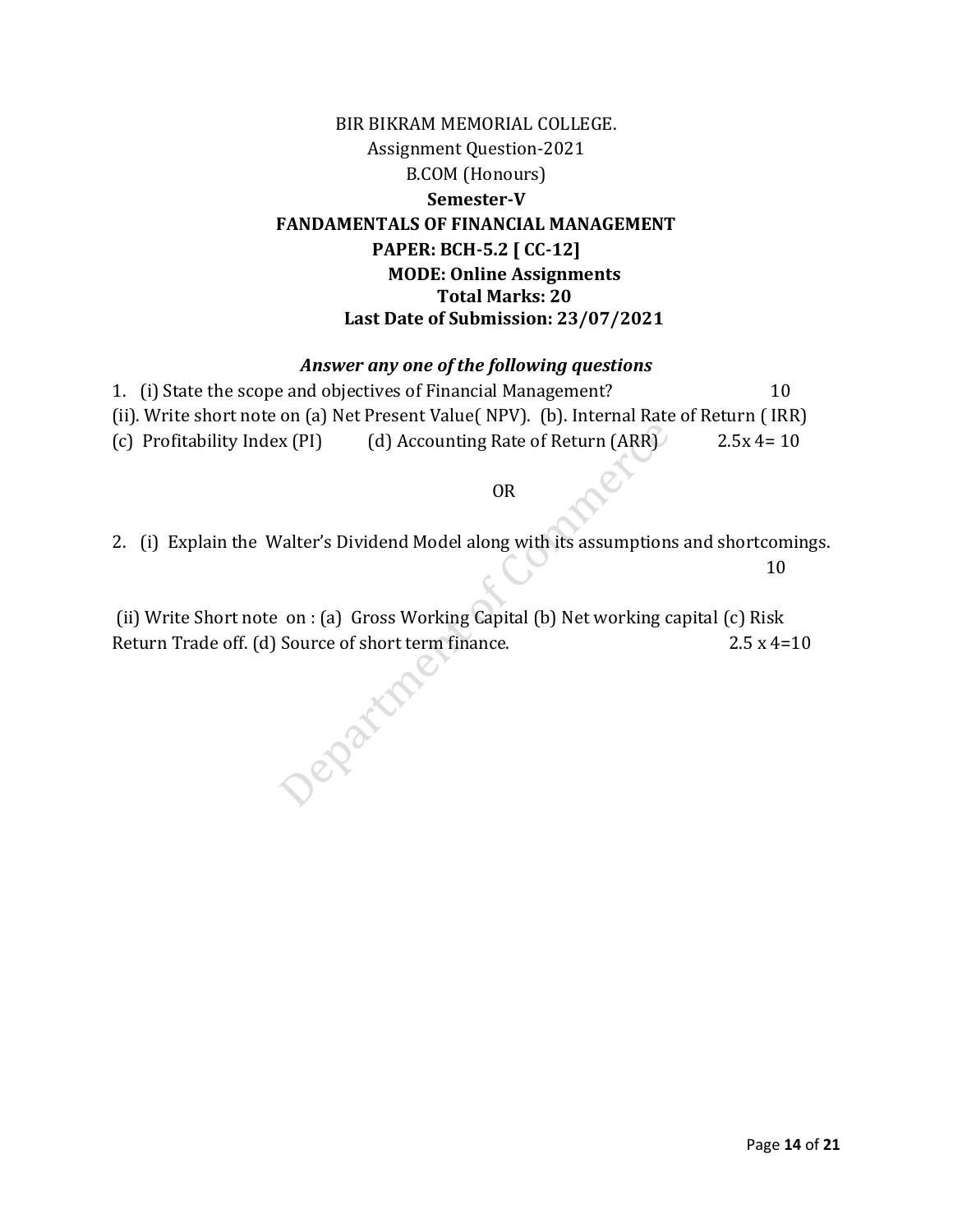### **B.Com (Honours) Sem-V Assignment Questions Subject: Financial Markets, Institutions and Financial Services Paper: BCH-5.4, DSE-2**

### *Answer any one of the following questions*

1. I. State the components of Indian Financial System. Briefly discuss the relationship between financial system and economic development of India. 4+6=10 II. Distinguish between Capital market and Money market. Briefly discuss the role of stock

exchanges in India with an overview of these markets.  $4+6=10$ 

OR

2. I. Shortly discuss the concept of Mutual Fund and the role played by these in Indian Financial System. 3+7=10

II. Define Merchant Banking. Briefly give an overview of the history of Merchant Banking in India. Elaborate the Organisational Setup and types of Merchant Banking in India.

2+3+5=10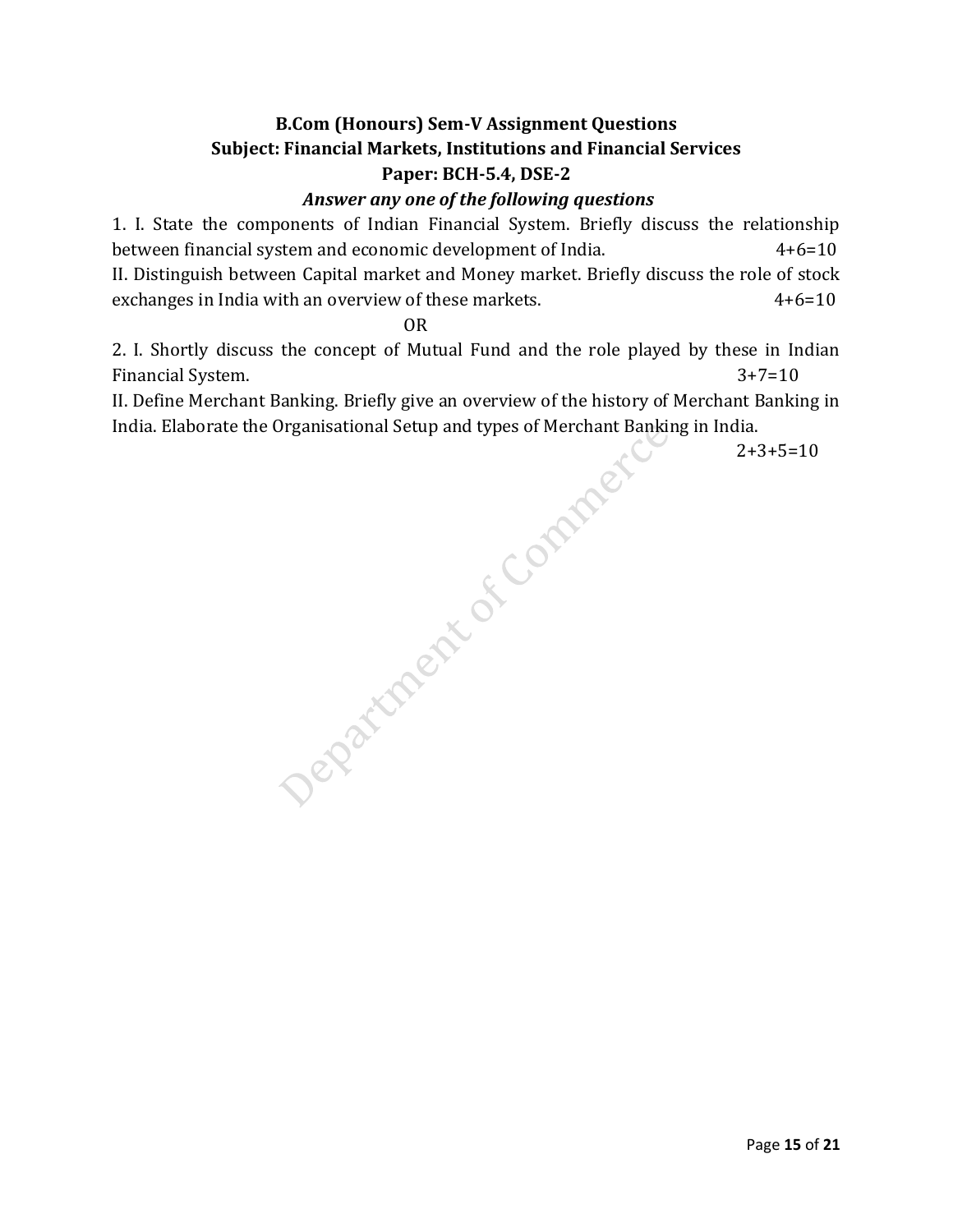| BIR BIKRAM MEMORIAL COLLEGE.          |
|---------------------------------------|
| <b>Assignment Question-2021</b>       |
| <b>B.COM</b> (Honours)                |
| Semester-V                            |
| <b>Indirect Tax: Law and Practice</b> |
| (DSE, Group-A)                        |
| <b>MODE: Online Assignments</b>       |
| <b>Total Marks: 20</b>                |
| Last Date of Submission: 23/07/2021   |

### *Answer any one of the following questions*

| 3. (i) (a) Write a brief note on the background of GST in India.    |                  |
|---------------------------------------------------------------------|------------------|
| (b) What are the features of GST that has been introduced in India? | $5 + 5 = 10$     |
| (ii). (a) What is a composite scheme?                               |                  |
| (b). How does it differ from normal scheme for payment of GST?      |                  |
| (c) Who is eligible to avail the benefits of composite scheme?      | $3 + 4 + 3 = 10$ |

### OR OPEN

| 4. (i) (a) What are the main features of the Custom Act.? |              |
|-----------------------------------------------------------|--------------|
| (b) What are the taxable events under the Custom Act?     | $5 + 5 = 10$ |

(ii) (a) State the objectives of Tax Information Network (TIN). (b) Mention the advantages and disadvantages of Tax Information Network. 5+5=10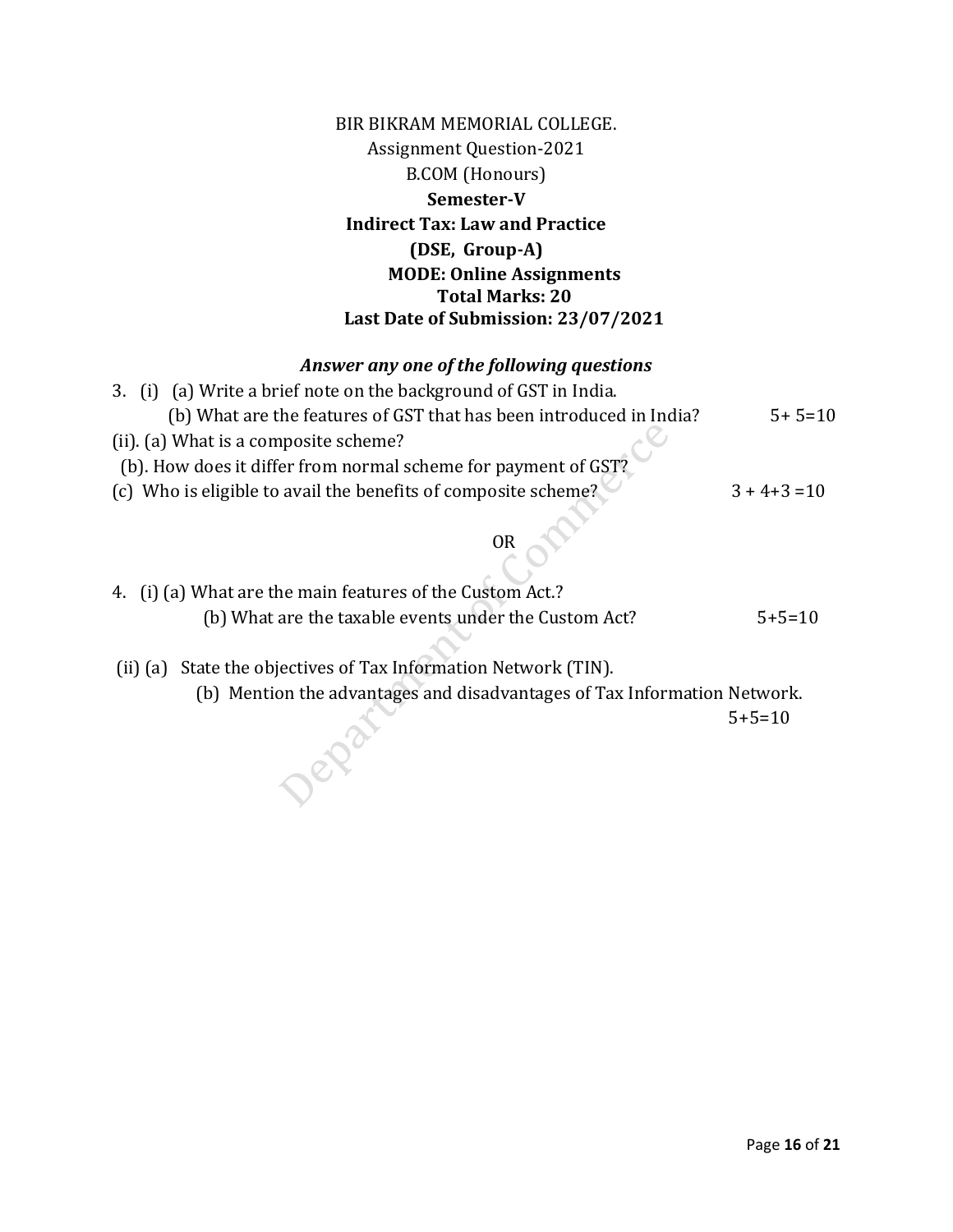## **B.Com Sem-V**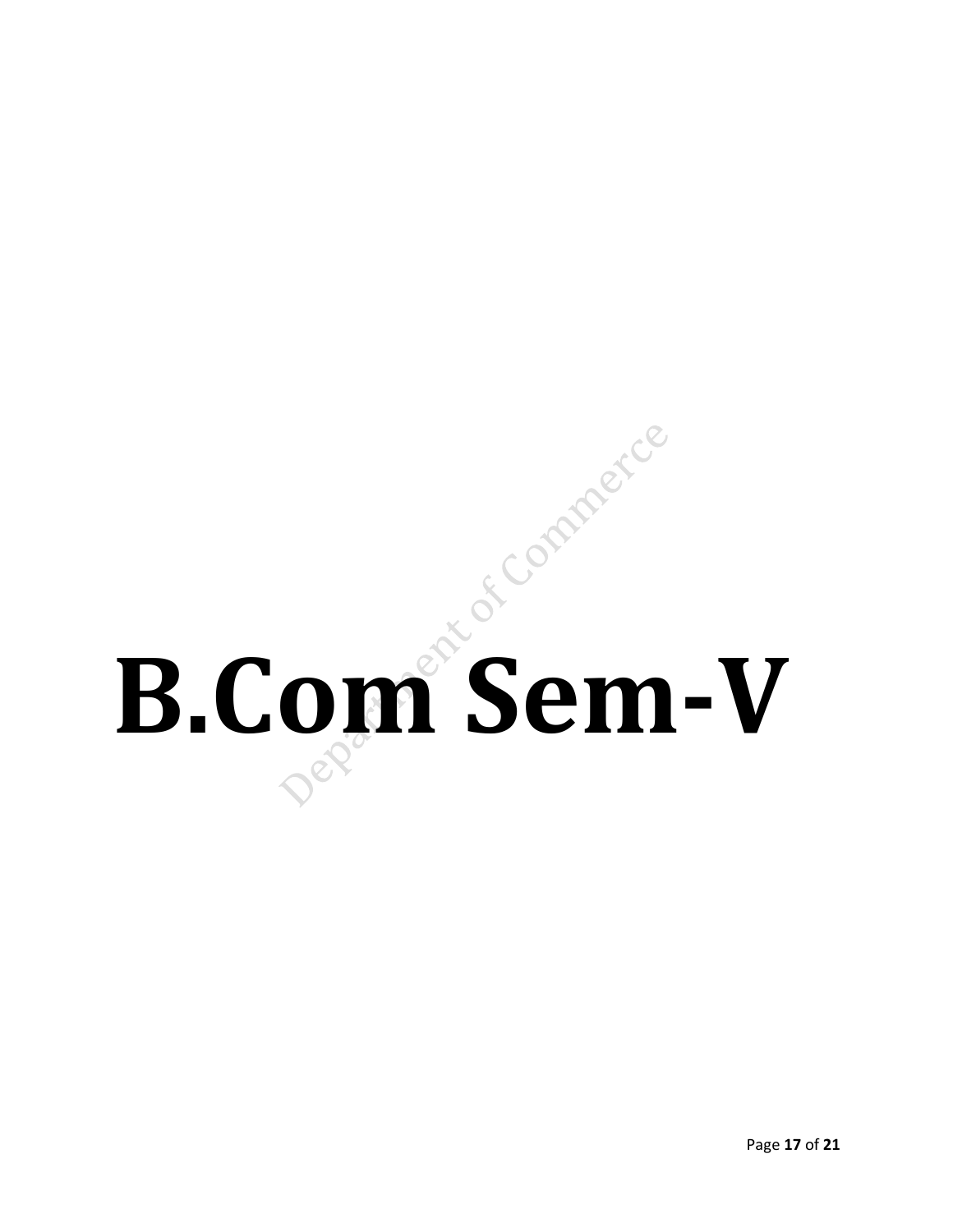### **B.Com Sem-V Assignment Questions Subject: Management Accounting Paper: BC-5.3, DSE-2**

### *Answer any one of the following questions*

1. I. Stat the objective and scope of Management Accounting. Briefly describe the role of Cost Management in Management Accounting. (2.5×2)+5=10

II. State the objectives and limitations of Budgetary Control System. Distinguish between Fixed and Flexible Budget. 5+5=10

### OR

2. I. What is accounting ratio? Describe the profitability ratios with the help of suitable practical example from Balance Sheet. 2+8=10

II. Define Cash Flow Statement. Describe the method of Cash Flow Statement using<br>appropriate practical example as per Accounting Standard 3.<br>2+8=<br>2000<br>2000<br>2000 appropriate practical example as per Accounting Standard 3.  $\sim$  2+8=10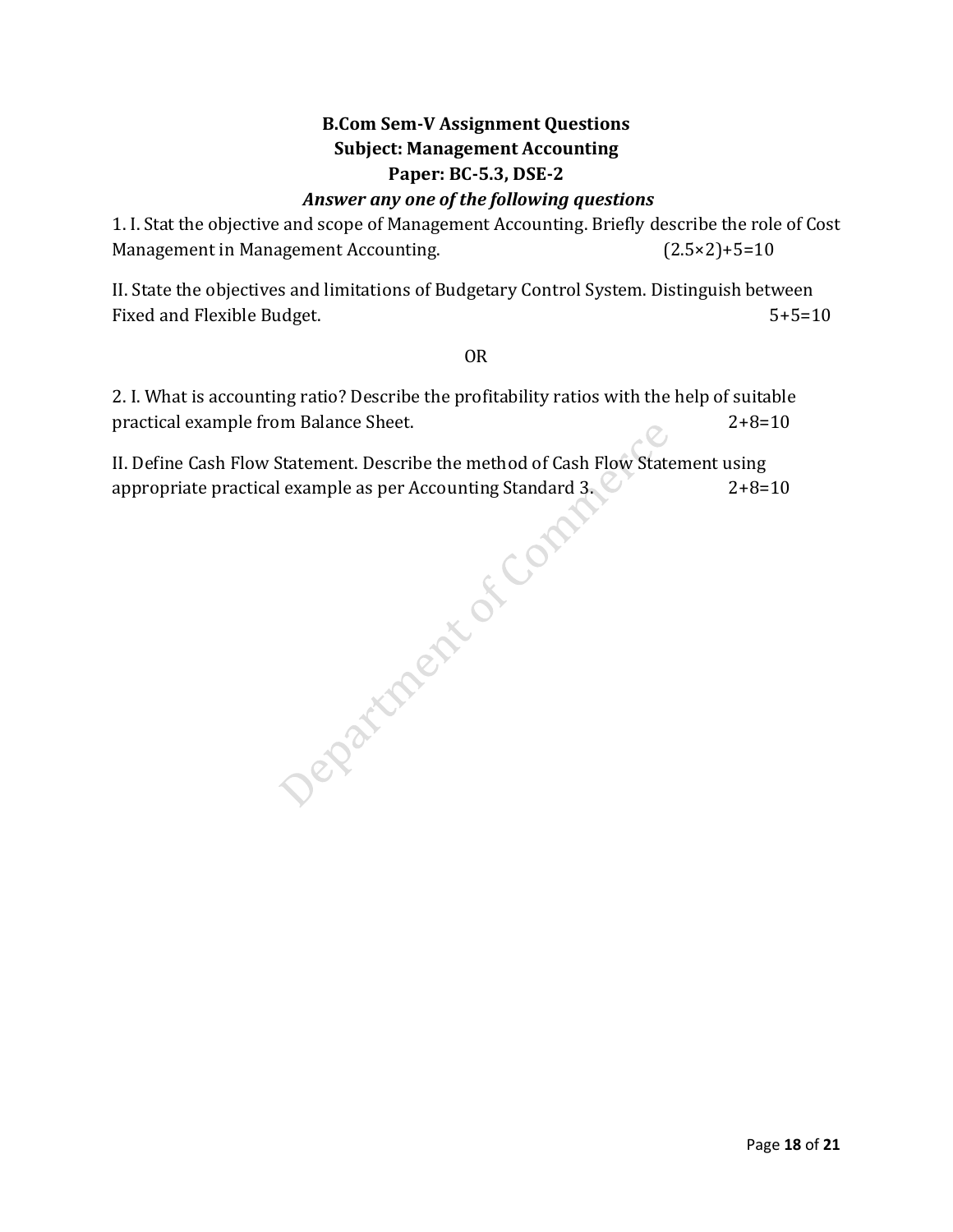### BIR BIKRAM MEMORIAL COLLEGE. Assignment Question-2021 B.COM (GENERAL) **Semester-V FANDAMENTALS OF FINANCIAL MANAGEMENT PAPER: BC-5.2 [ DSE-1] MODE: Online Assignments Total Marks: 20 Last Date of Submission: 23/07/2021**

### *Answer any one of the following questions*

1. (i) State the scope and objectives of Financial Management? 10 (ii). Write short note on (a) Net Present Value( NPV). (b). Internal Rate of Return (

IRR)

(c) Profitability Index (PI) (d) Accounting Rate of Return (ARR) 2.5 x 4= 10

OR

2. (i) Explain the Gordon's Dividend Model along with its assumptions and shortcomings. 10

(ii) Write Short note on : (a) Net Income Approach (b) Financial Leverage (c) Operating

Leverage (d) Cost of capital 2.5 x 4=10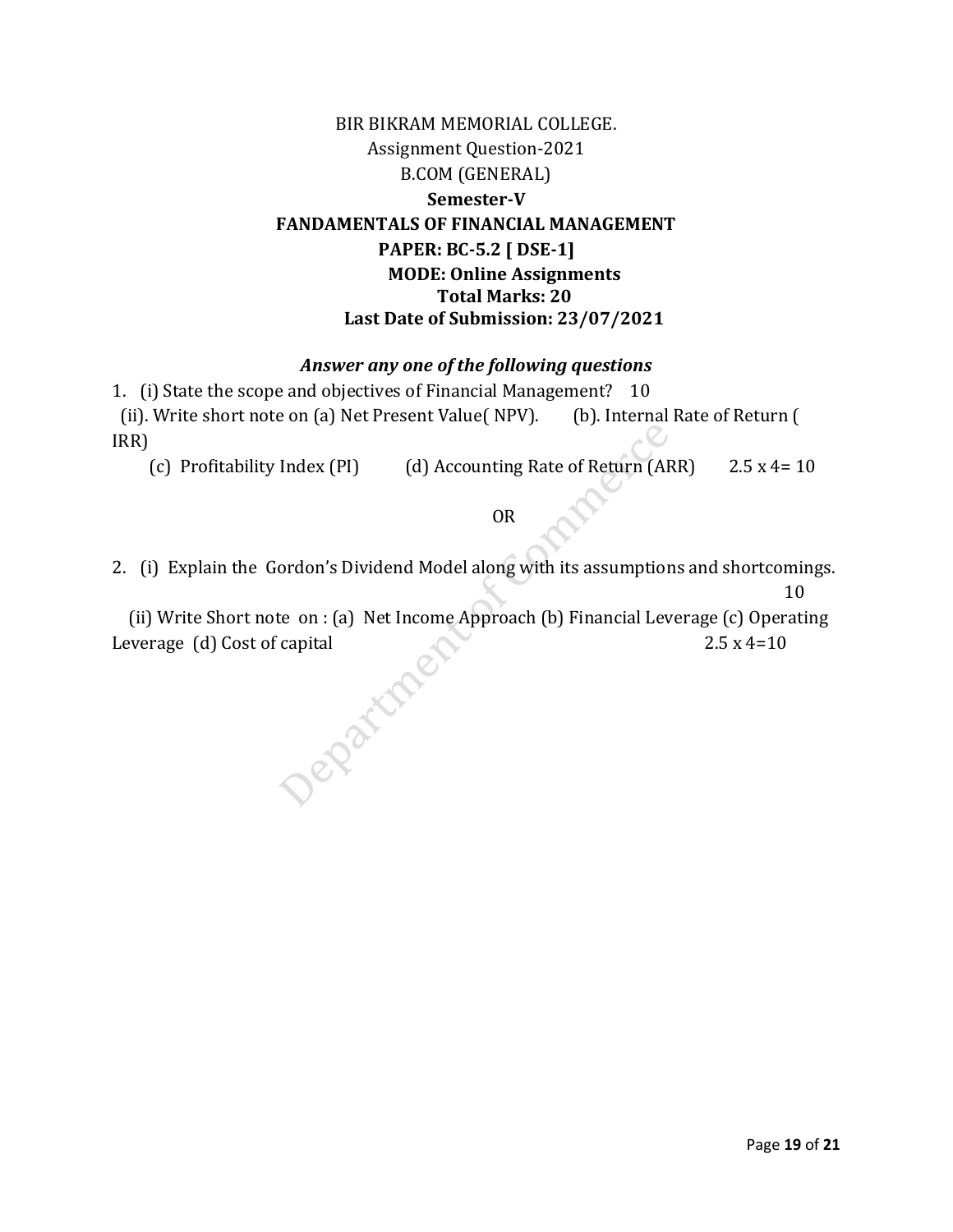### **ASSIGNMENT B.COM. (GENERAL) SEMESTER-V Paper-BC 5.4 (GE-1) MICRO ECONOMICS**

### Answer any two of the following questions: 10 × 2 = 20

- 1. Discuss the determinants of elasticity of demand. (10)
- 2. Show that Price Effect can be decomposed into Substitution Effect and Income Effect by using Hicksian method. (5+5=10)
- 3. Write short notes on: (a) Production function; (b) Isoquant; (c) Law of variable
- 4. Discuss shortrun and longrunequilibrioum of a firm under monopoly market. (10)

proportion; (d) Returns to scale; (e) Marginal cost (2+2+2+2+2=10)<br>Discuss shortrun and longrune<br>quilibrioum of a firm under monopoly